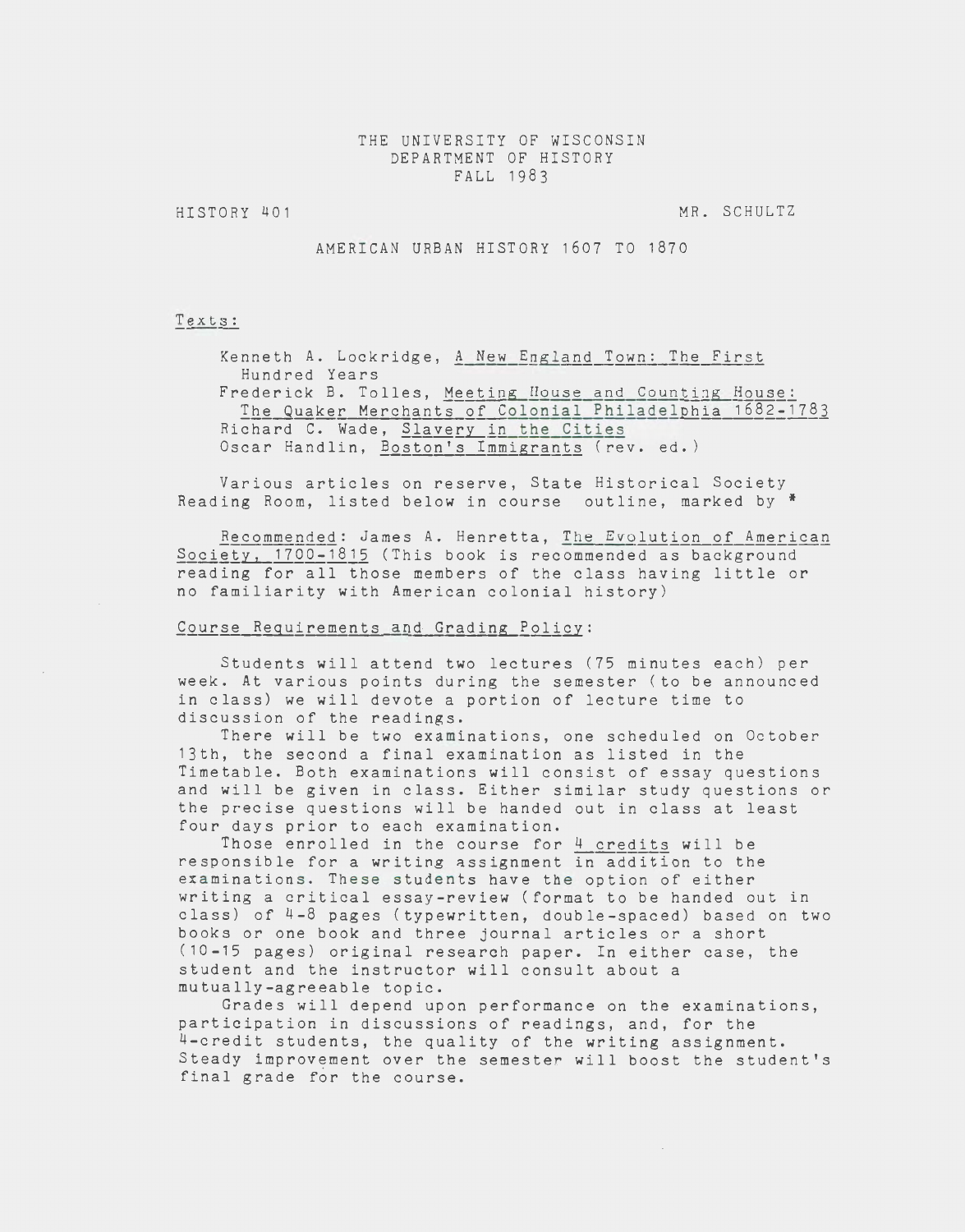History 401

#### COURSE OUTLINE AND READINGS

#### Lecture Topics

Date

I. CITIES IN THE NEW WORLD

Introduction to the Course **Aug.** 30 Theories of City Location and Growth Sept. 1<br>Patterns of Colonial American Urbanization 6 Patterns of Colonial American Urbanization 6<br>Planting and Planning Cities in the New World 6 Planting and Planning Cities in the New World 8<br>Regulation of Urban Life 13 Regulation of Urban Life The "Sorts" of City Folk: Class Structure in the Cities **15** Social Institutions in the Cities: Church, Tavern, School, and Family<br>mmercial Cities and the Rise of the Merchants 22 Commercial Cities and the Rise of the Merchants 22<br>The First Urban (Urbane?) American 27 The First Urban (Urbane?) American 27<br>The Workshops of the Revolution 29 The Workshops of the Revolution 29<br>Urban America in War and Peace 2006. 29 Urban America in War and Peace  $0$ ct.  $\frac{4}{5}$ <br>Federal Cities and the Constitution 6 Federal Cities and the Constitution<br>
\*\*Review Session for Mid-Term Examination \*\* 11 \*\*Review Session for Mid-Term Examination\*\* 11<br>\*\*\*\* Mid-Term Examination \*\*\*\* \*\*\*\* Mid-Term Examination \*\*\*\*

Readings: (Please read in order assigned)

\*John Demos, "Notes on Life in Plymouth Colony" \*John C. Rainbolt, "The Absence of Towns in Seventeenth-Century Virginia" Kenneth Lockridge, A New England Town \*James A. Henretta, "Economic Development and Social Structure in Colonial Boston"

Frederick B. Tolles, Meeting House and Counting House

II. CITIES IN THE NEW NATION

| The Rise of Western Cities<br>"Instant Cities" on the Frontier<br>The Urban Frontier of the Old South | Oct. 18 | 20<br>25                |
|-------------------------------------------------------------------------------------------------------|---------|-------------------------|
| Slaves and Free Blacks in Urban America                                                               |         | 27                      |
| Dreamers and Schemers of Urban Imperialism                                                            | Nov.    | $\overline{1}$          |
| Urban Industrial Growth East and West                                                                 |         | $\overline{\mathbf{3}}$ |
| Foreign Immigrants and the Discovery of Poverty                                                       |         | 8                       |
| Urban Crime and Violence                                                                              |         | 10                      |
| Social Mobility and "Democracy"                                                                       |         | 15                      |
| Sanitation and Public Health in the Cities                                                            |         | 17                      |
| **No class meeting**                                                                                  |         | 22                      |
| ***Thanksgiving Break***                                                                              |         | 24                      |
| Saving the Cities Through Planning                                                                    |         | 29                      |
| The Southern Perimeter and the Civil War                                                              | Dec. 1  |                         |
| The Urbanization of Modern America                                                                    |         | 6                       |
| **Review Session for Final Examination**                                                              |         | 8                       |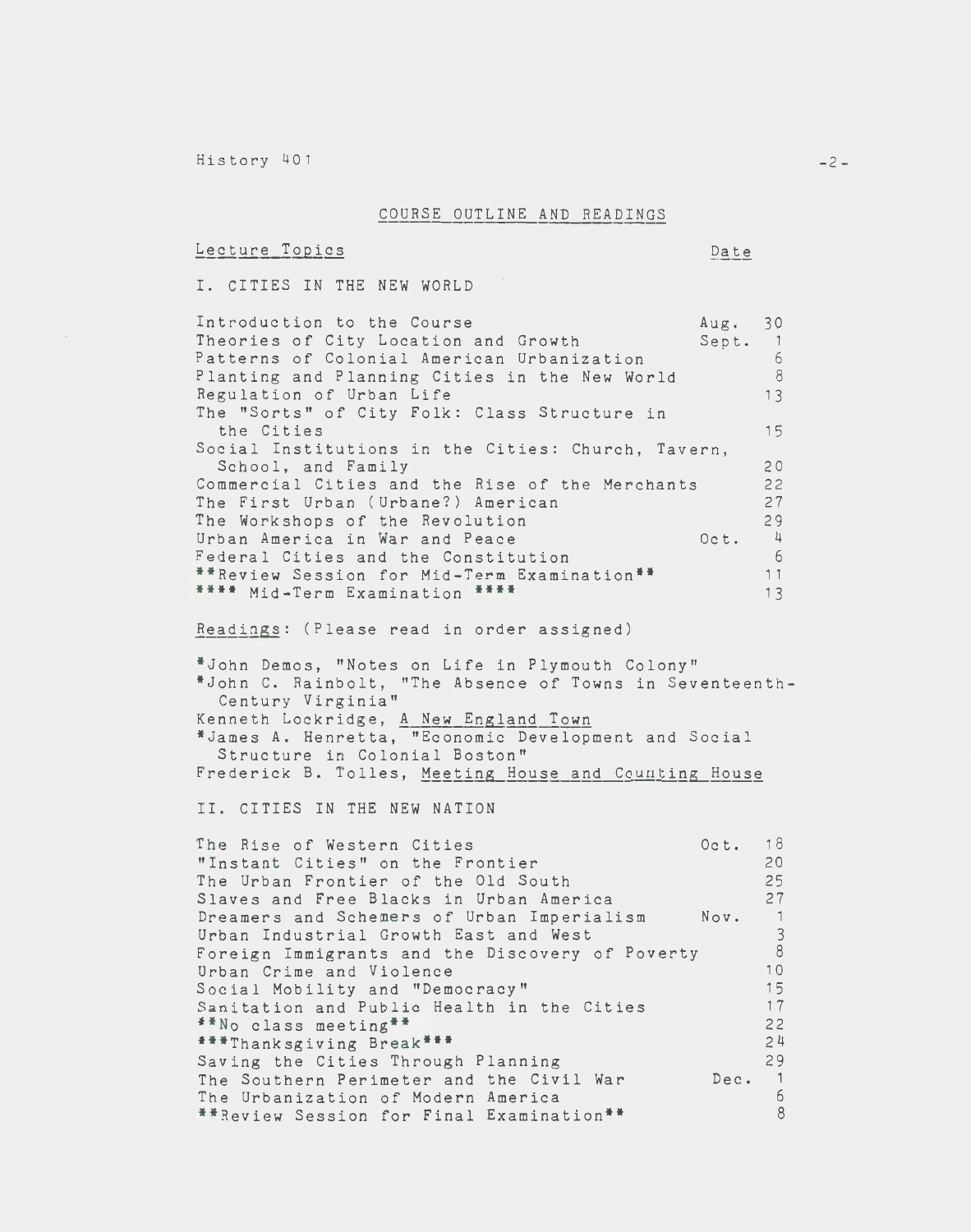History 401

 $\sim 10^{-11}$ 

 $\mathcal{O}(\mathcal{O})$ 

 $\sim 10^{-10}$ 

 $\sim 10^7$ 

 $\sim 10^{-1}$ 

 $\sim 10$ 

## Readings:

\*Roger Lotchin, "San Francisco, 1846-1856: The Patterns of Chaos and Growth" Richard Wade, Slavery in the Cities<br>\*Allan Pred, "Manufacturing in the American Mercantile<br>City, 1800-1840" Oscar Handlin, Boston's Immigrants

 $\overline{\phantom{a}}$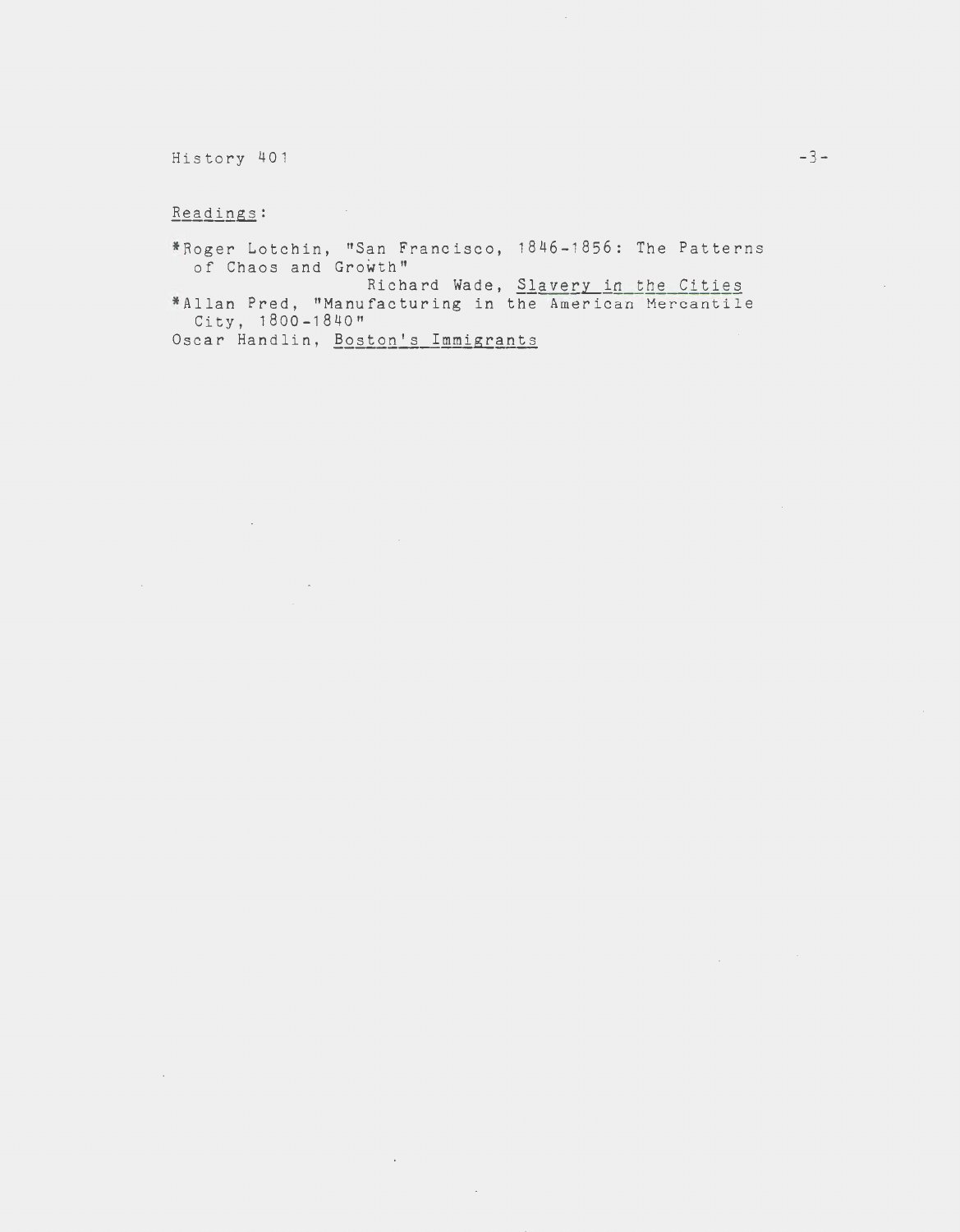Hist. 401 Mr. Schultz

|               |                                                 | TABLE 1   |                                                         | POPULATION. |                                                                                          | 1690-1780<br>(Selected Communities) $*$ |                                                                                                                                                      |                                                                                                                                                                                                                                                                                                                                                                                              |                                                                                                                                                                                                                                                                                                                                                                                              |                                                                                                                                                                                                                                                                                                                                                                                              |                                                                                                                                                                                                                                                                                                                                                                                              |
|---------------|-------------------------------------------------|-----------|---------------------------------------------------------|-------------|------------------------------------------------------------------------------------------|-----------------------------------------|------------------------------------------------------------------------------------------------------------------------------------------------------|----------------------------------------------------------------------------------------------------------------------------------------------------------------------------------------------------------------------------------------------------------------------------------------------------------------------------------------------------------------------------------------------|----------------------------------------------------------------------------------------------------------------------------------------------------------------------------------------------------------------------------------------------------------------------------------------------------------------------------------------------------------------------------------------------|----------------------------------------------------------------------------------------------------------------------------------------------------------------------------------------------------------------------------------------------------------------------------------------------------------------------------------------------------------------------------------------------|----------------------------------------------------------------------------------------------------------------------------------------------------------------------------------------------------------------------------------------------------------------------------------------------------------------------------------------------------------------------------------------------|
| City          | 1690                                            | 1710      | 1720                                                    | 1730        | 1740                                                                                     | 1750                                    | 1760                                                                                                                                                 | 1770                                                                                                                                                                                                                                                                                                                                                                                         | 1775                                                                                                                                                                                                                                                                                                                                                                                         | 1776                                                                                                                                                                                                                                                                                                                                                                                         | 1780                                                                                                                                                                                                                                                                                                                                                                                         |
| Philadelphia  | 4000                                            | 6500      | $\cdots \cdots \cdots$                                  | 11,500      | 10,500                                                                                   | 13,400                                  | 23,750                                                                                                                                               | 28,000                                                                                                                                                                                                                                                                                                                                                                                       | 33,000                                                                                                                                                                                                                                                                                                                                                                                       | 21,767                                                                                                                                                                                                                                                                                                                                                                                       | 30,000                                                                                                                                                                                                                                                                                                                                                                                       |
| New York      | 3900                                            | 5700      | $= -$                                                   | 8622        | 11,000                                                                                   | 13,300                                  | 18,000                                                                                                                                               | 21,000                                                                                                                                                                                                                                                                                                                                                                                       | 25,000                                                                                                                                                                                                                                                                                                                                                                                       | 5000                                                                                                                                                                                                                                                                                                                                                                                         | 18,000                                                                                                                                                                                                                                                                                                                                                                                       |
| <b>Boston</b> | 7000                                            | 9000      | 12,000                                                  | 13,000      | 17,000                                                                                   | 16,000                                  | 15,631                                                                                                                                               | 15,520                                                                                                                                                                                                                                                                                                                                                                                       | 16,000                                                                                                                                                                                                                                                                                                                                                                                       | 3500                                                                                                                                                                                                                                                                                                                                                                                         | 10,000                                                                                                                                                                                                                                                                                                                                                                                       |
| Charleston    | 1100                                            | 3000      | 3500                                                    | 4500        | 6800                                                                                     | $\cdots$                                | 8000                                                                                                                                                 | 10,863                                                                                                                                                                                                                                                                                                                                                                                       | 12,000                                                                                                                                                                                                                                                                                                                                                                                       | 12,000                                                                                                                                                                                                                                                                                                                                                                                       | 10,000                                                                                                                                                                                                                                                                                                                                                                                       |
| Newport       | 2600                                            | 2800      | 3800                                                    | 4640        | 6200                                                                                     | 6600                                    | 7500                                                                                                                                                 | $\cdots \cdots \cdots$                                                                                                                                                                                                                                                                                                                                                                       | .11,000                                                                                                                                                                                                                                                                                                                                                                                      | 5299                                                                                                                                                                                                                                                                                                                                                                                         | 5500                                                                                                                                                                                                                                                                                                                                                                                         |
| Baltimore     | $\alpha\alpha\equiv\alpha\alpha\ll\alpha\alpha$ | $= - - -$ |                                                         |             | $m = -1$                                                                                 | 200                                     | $\frac{1}{2} \left( \frac{1}{2} \right) \left( \frac{1}{2} \right) \left( \frac{1}{2} \right) \left( \frac{1}{2} \right) \left( \frac{1}{2} \right)$ | $m = \infty$                                                                                                                                                                                                                                                                                                                                                                                 | 5934                                                                                                                                                                                                                                                                                                                                                                                         | 5934                                                                                                                                                                                                                                                                                                                                                                                         | 8000                                                                                                                                                                                                                                                                                                                                                                                         |
| New Haven     | $= - - -$                                       |           |                                                         | ---         | $\sin\theta$ and $\sin\theta$ and                                                        | 5000                                    | $\cdots \cdots$                                                                                                                                      | 8295                                                                                                                                                                                                                                                                                                                                                                                         | $= - - -$                                                                                                                                                                                                                                                                                                                                                                                    | $\cdots$                                                                                                                                                                                                                                                                                                                                                                                     | $- - - -$                                                                                                                                                                                                                                                                                                                                                                                    |
| New London    | $\cdots$ = = $\cdots$                           |           | ---                                                     | $= -1$      | $ 40 - 1$                                                                                | 3000                                    | $\frac{1}{2}$                                                                                                                                        | 5300                                                                                                                                                                                                                                                                                                                                                                                         | $- - - -$                                                                                                                                                                                                                                                                                                                                                                                    | $\frac{1}{2} \frac{1}{2} \frac{1}{2} \frac{1}{2} \frac{1}{2} \frac{1}{2} \frac{1}{2} \frac{1}{2} \frac{1}{2} \frac{1}{2} \frac{1}{2} \frac{1}{2} \frac{1}{2} \frac{1}{2} \frac{1}{2} \frac{1}{2} \frac{1}{2} \frac{1}{2} \frac{1}{2} \frac{1}{2} \frac{1}{2} \frac{1}{2} \frac{1}{2} \frac{1}{2} \frac{1}{2} \frac{1}{2} \frac{1}{2} \frac{1}{2} \frac{1}{2} \frac{1}{2} \frac{1}{2} \frac{$ | 5600                                                                                                                                                                                                                                                                                                                                                                                         |
| Norwich       | $= - - -$                                       | $= - - -$ | $m \cdot m = m$                                         | ----        | $\qquad \qquad \blacksquare \qquad \blacksquare \qquad \blacksquare \qquad \blacksquare$ | 5000                                    | $= - - -$                                                                                                                                            | 7000                                                                                                                                                                                                                                                                                                                                                                                         | $\cdots \cdots \cdots$                                                                                                                                                                                                                                                                                                                                                                       | $- - - -$                                                                                                                                                                                                                                                                                                                                                                                    | 7300                                                                                                                                                                                                                                                                                                                                                                                         |
| Salem         | <b>By the state</b>                             | ---       | $\cdots \cdots \cdots$                                  | $= - -$     |                                                                                          |                                         | 4000                                                                                                                                                 | $\frac{1}{2} \frac{1}{2} \frac{1}{2} \frac{1}{2} \frac{1}{2} \frac{1}{2} \frac{1}{2} \frac{1}{2} \frac{1}{2} \frac{1}{2} \frac{1}{2} \frac{1}{2} \frac{1}{2} \frac{1}{2} \frac{1}{2} \frac{1}{2} \frac{1}{2} \frac{1}{2} \frac{1}{2} \frac{1}{2} \frac{1}{2} \frac{1}{2} \frac{1}{2} \frac{1}{2} \frac{1}{2} \frac{1}{2} \frac{1}{2} \frac{1}{2} \frac{1}{2} \frac{1}{2} \frac{1}{2} \frac{$ | $- - - -$                                                                                                                                                                                                                                                                                                                                                                                    | 5337                                                                                                                                                                                                                                                                                                                                                                                         | $\frac{1}{2} \frac{1}{2} \frac{1}{2} \frac{1}{2} \frac{1}{2} \frac{1}{2} \frac{1}{2} \frac{1}{2} \frac{1}{2} \frac{1}{2} \frac{1}{2} \frac{1}{2} \frac{1}{2} \frac{1}{2} \frac{1}{2} \frac{1}{2} \frac{1}{2} \frac{1}{2} \frac{1}{2} \frac{1}{2} \frac{1}{2} \frac{1}{2} \frac{1}{2} \frac{1}{2} \frac{1}{2} \frac{1}{2} \frac{1}{2} \frac{1}{2} \frac{1}{2} \frac{1}{2} \frac{1}{2} \frac{$ |
| Providence    | $\qquad \qquad \cdots \qquad \qquad \cdots$     | 1500      | $\omega_1 \cdot \omega_2 \cdot \omega_3 \cdot \omega_4$ | 3900        | $\qquad \qquad \  \  \, \ldots \, \qquad \quad \  \  \, \ldots$                          | 3400                                    | $- - - -$                                                                                                                                            | 4000                                                                                                                                                                                                                                                                                                                                                                                         | $\frac{1}{2} \frac{1}{2} \frac{1}{2} \frac{1}{2} \frac{1}{2} \frac{1}{2} \frac{1}{2} \frac{1}{2} \frac{1}{2} \frac{1}{2} \frac{1}{2} \frac{1}{2} \frac{1}{2} \frac{1}{2} \frac{1}{2} \frac{1}{2} \frac{1}{2} \frac{1}{2} \frac{1}{2} \frac{1}{2} \frac{1}{2} \frac{1}{2} \frac{1}{2} \frac{1}{2} \frac{1}{2} \frac{1}{2} \frac{1}{2} \frac{1}{2} \frac{1}{2} \frac{1}{2} \frac{1}{2} \frac{$ | 4355                                                                                                                                                                                                                                                                                                                                                                                         | 4300                                                                                                                                                                                                                                                                                                                                                                                         |
|               |                                                 |           |                                                         |             |                                                                                          |                                         |                                                                                                                                                      |                                                                                                                                                                                                                                                                                                                                                                                              |                                                                                                                                                                                                                                                                                                                                                                                              |                                                                                                                                                                                                                                                                                                                                                                                              |                                                                                                                                                                                                                                                                                                                                                                                              |

\*Population statistics for the period before 1790 (the year of the first Federal Census) are unreliable, except for the very largest cities. These figures, then, show relative rather than absolute population growth. In some cases the figures for a given community are estimates based on the nearest actual census; for example, Salem's population for 1760 is an estimate based on a 1764 census that gave the population as 4469.

| TABLE 2 |                  |                  | TOTAL AND URBAN POPULATION (PLACES OF 8000 OR MORE) 1710-1780 |                 |  |  |  |
|---------|------------------|------------------|---------------------------------------------------------------|-----------------|--|--|--|
| Year    | Total Population | Urban Population |                                                               |                 |  |  |  |
|         |                  | Number           | Population                                                    | % of Total Pop. |  |  |  |
|         |                  |                  |                                                               |                 |  |  |  |
| 1710    | 357,500          |                  | 9000                                                          | 2.5             |  |  |  |
| 1720    | 474,388          |                  | 12,000                                                        | 2.3             |  |  |  |
| 1730    | 654,950          |                  | 33,122                                                        | 5.1             |  |  |  |
| 1740    | 889,000          |                  | 38,500                                                        | 4.3             |  |  |  |
| 1750    | 1,207,000        |                  | 42,700                                                        | 3.5             |  |  |  |
| 1760    | 1,610,000        | 4                | 65,381                                                        | 4.1             |  |  |  |
| 1770    | 2,205,000        | 5                | 83,678                                                        | 3.8             |  |  |  |
| 1780    | 2,781,000        |                  | 76,000                                                        | 2,7             |  |  |  |

Sources for both Tables: W.S. Rossiter, A CENTURY OF POPULATION GROWTH FROM THE FIRST CENSUS OF THE UNITED STATES TO THE TWELFTH, 1790-1900 (Washington, D.C., 1909); Carl Bridenbaugh, CITIES IN REVOLT: URBAN LIFE IN AMERICA, 1743-1776 (New York, 1955).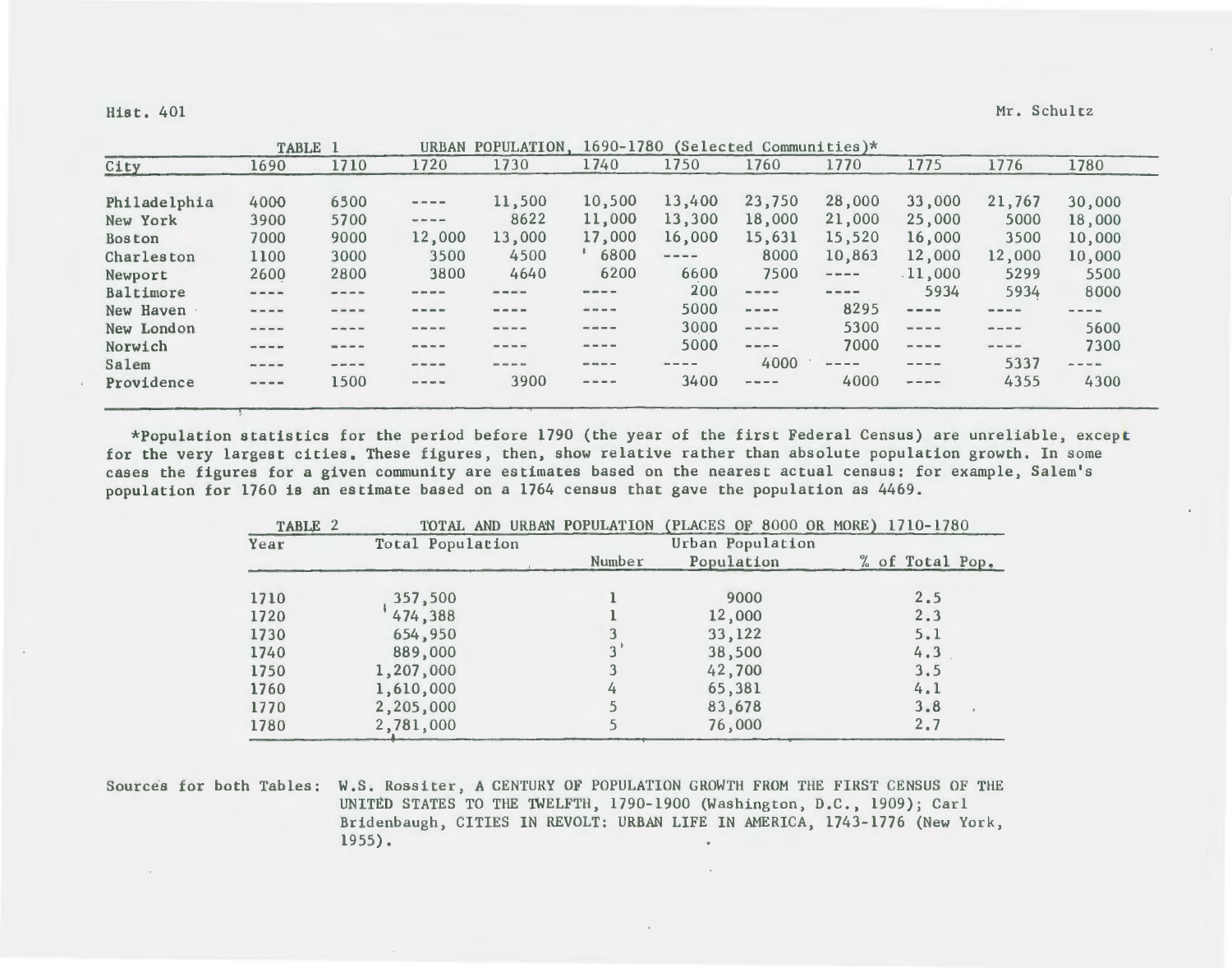# US URBAN POPULATION DATA 1790-1860<br>(all population figures in  $1,000$ <sup>'s</sup>)

|                                                                                  | total U.S. canal mileage<br>total U.S. railroad mileage                                                                                                                           |                              |                              |                                 |                                    | 1277<br>73                         | 3326<br>3328                        | 3698<br>8879                         | 30,636                                   |                                                        |
|----------------------------------------------------------------------------------|-----------------------------------------------------------------------------------------------------------------------------------------------------------------------------------|------------------------------|------------------------------|---------------------------------|------------------------------------|------------------------------------|-------------------------------------|--------------------------------------|------------------------------------------|--------------------------------------------------------|
|                                                                                  | of total urban population<br>living in each group of cities:<br>four large eastern ports<br>small eastern ports<br>eastern interior cities<br>western cities                      | 54.1%<br>36<br>9.9<br>$\sim$ |                              | 52%<br>26<br>15.7<br>5.5        |                                    |                                    | 436<br>15.9<br>22.3<br>18           |                                      | $\mathbb{L}$                             |                                                        |
|                                                                                  | % of total U.S. population<br>living in cities (over 2500) 5.13%                                                                                                                  |                              | 6.07%                        | 7.26%                           | 7.19%                              | 8.76%                              | .10.76%                             | 15.2%                                | 19.7%                                    |                                                        |
| 8<br>12<br>13<br>14<br>11                                                        | population of<br>leading cities of<br>1840 which were not<br>among the largest<br>in 1860<br>Charleston, S.C.<br>Lowell, Mass.<br>Richmond, Va.<br>Rochester<br><b>Pittsburgh</b> |                              |                              |                                 |                                    |                                    | 29<br>20.7<br>20<br>20<br>21.2      | 42.9<br>33.3<br>27.5<br>36.4<br>46.6 | 40.5<br>36.8<br>37.9<br>48.2<br>48       |                                                        |
| 10<br>$\overline{7}$<br>9                                                        | Louisville<br>Albany<br>Washington<br>San Francisco<br>Providence                                                                                                                 |                              |                              |                                 |                                    | 24.2                               | 21.2<br>33.7<br>23<br>23            | 43<br>50<br>40<br>34.8<br>41         | 68<br>62<br>61<br>56<br>50               | 9.8<br>9.3<br>3.9<br>2.6<br>22.0                       |
| 6                                                                                | Cincinnati<br>St. Louis<br>Chicago<br>Buffalo<br>Newark                                                                                                                           |                              |                              |                                 |                                    |                                    | 46.3<br>16.4<br>18                  | 115<br>77<br>29<br>42<br>38          | 161<br>160.7<br>109<br>81<br>71          | 18.3<br>5.8<br>4.9<br>6.9<br>26.2                      |
| $\mathbf{1}$<br>$\overline{2}$<br>4<br>$\overline{\mathbf{3}}$<br>$\mathfrak{h}$ | New York (& Brooklyn)<br>Philadelphia<br>Baltimore<br><b>Boston</b><br>New Orleans                                                                                                | 33<br>44.<br>13.5<br>18      | 60.5<br>61.5<br>26.5<br>24.9 | 100<br>87<br>46.5<br>38.7<br>17 | 130.8<br>108.8<br>62.7<br>54<br>27 | 214.9<br>161<br>80.6<br>85.5<br>46 | 348.9<br>220<br>102<br>118.8<br>102 | 612.3<br>340<br>169<br>136.8<br>116  | 1080.3<br>565.5<br>212<br>177.8<br>168.6 | 9.5%<br>17.5<br>10.8<br>8<br>$\overline{\mathbf{3}}$   |
| 1840                                                                             | rank 15 largest cities<br>as of 1860                                                                                                                                              | 1790                         | 1800                         | 1810                            | 1820                               | 1830                               | 1840                                | 1850                                 | 1860                                     | % of population<br>engaged in<br>manufacturing<br>1860 |